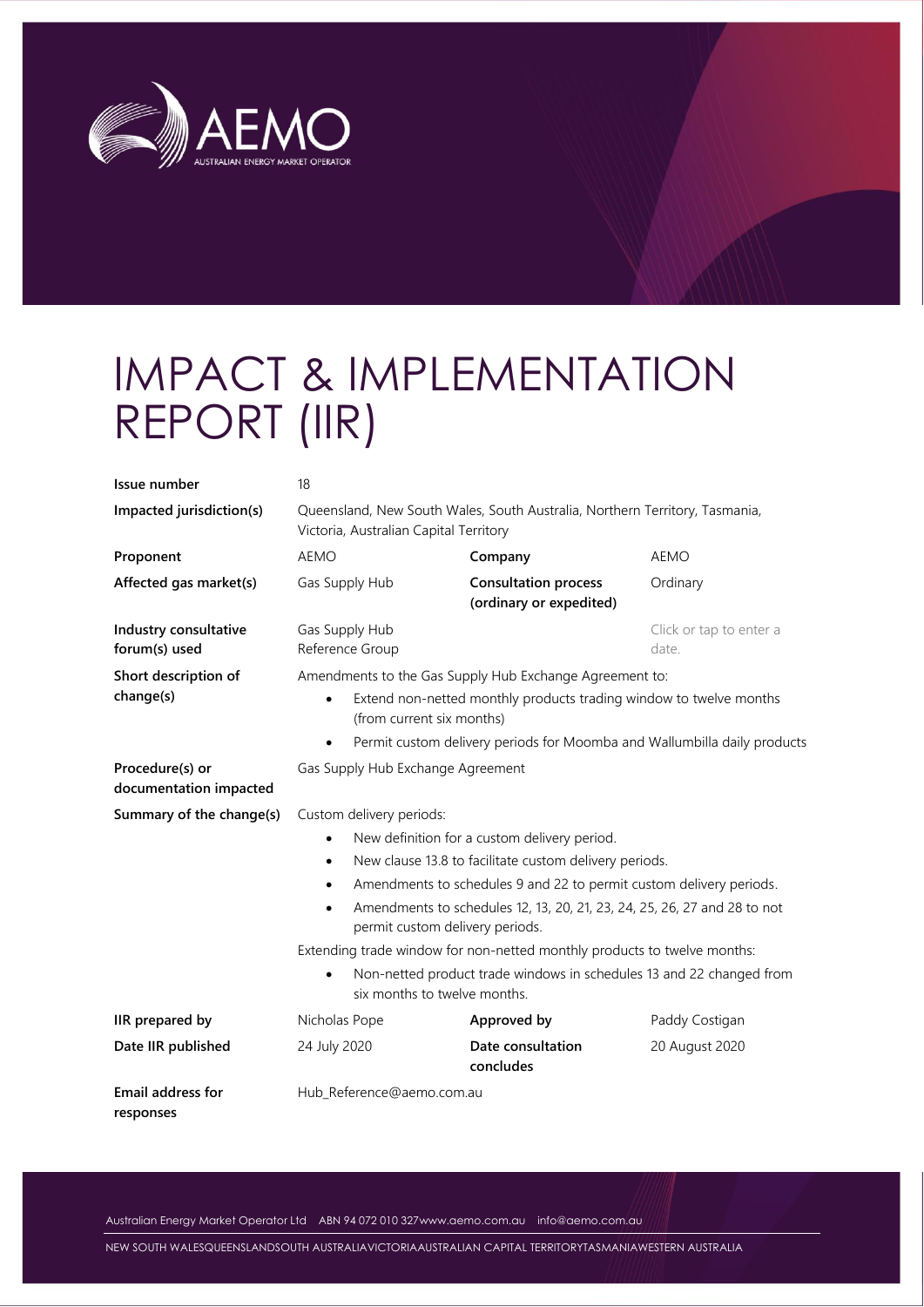

## **IMPACT & IMPLEMENTATION REPORT – DETAILED REPORT SECTION**

## **CRITICAL EXAMINATION OF PROPOSAL**

#### **1. DESCRIPTION OF ISSUE**

#### **1.1. Extending the trading window for pre-matched monthly products to 12 months**

#### Background

The Gas Supply Hub provides a range of products that facilitate the trading of gas ahead of the gas day enabling participants to lock in forward positions as part of their portfolio management. Monthly products are the longest-dated products, allowing participants to trade a month's worth of gas in a single transaction. Trade in monthly products has grown over time as liquidity in the market has developed. A large portion of trades executed in monthly products are pre-matched (also known as off-market trades) reflecting bilateral deals and brokered transactions.

In 2019, in response to industry feedback, AEMO proposed extending the trade window for pre-matched deals in monthly products to enable market participants to trade further along the forward curve. Following industry consultation, in August 2019 through an Exchange Agreement amendment and system upgrade, AEMO extended the trading window for pre-matched trades in monthly products out to six months. Six months was initially selected due to system processing limitations. These limitations have now been addressed and a longer trade window can be facilitated in the system for GSH products.

Extending the trading window from 6 to 12 months.

Based on additional industry feedback received in 2019 and subsequently at a Gas Supply Hub Reference Group forum in May 2020, there is demand for further extending the trading window for monthly products to facilitate longer-dated trades (particularly brokered pre-matched trades) through the GSH. With the system limitations resolved, AEMO is proposing to extend the trading window for pre-matched trades in monthly products to twelve months from the current six months. AEMO considers that now is an appropriate time to further extend the trading window especially as there will be efficiencies in implementing this change at the same time as other changes to the market (see section 1.2).

Based on initial industry feedback, it is proposed that (similar to the initial six-month extension) the extended trade window for monthly products will only be available for pre-matched trades with the trade window for on-market trades in monthly products remaining at 3 months. If, in the future, there is demand for the on-market product trade windows to be extended out to 12 months only a minor change to Exchange Agreement and the Electronic Trading System would be required. AEMO welcomes any feedback from GSH members on this matter.

# **1.2. Custom date ranges (delivery periods) for pre-match trades**

#### Background

All products on the GSH have a set and pre-determined delivery period that refers to a specific calendar date range. For example, monthly products are for consecutive days from the first day of the calendar month to the last day of the calendar month and a weekly product is for seven consecutive gas days beginning and ending at 6:00AM on a Sunday. While these prescribed periods are adequate for the majority of trades, participants have raised with AEMO that for certain bespoke transactions greater flexibility would be beneficial. For example, a participant may want to trade a week's worth of gas in two weeks' time between Wednesday and Thursday and at present a weekly product cannot be utilised for such a transaction. Participants can work around this limitation by submitting individual daily transactions for the desired date range however this option creates execution risk and is particularly cumbersome for trades that may span a long date range requiring many submissions and confirmations.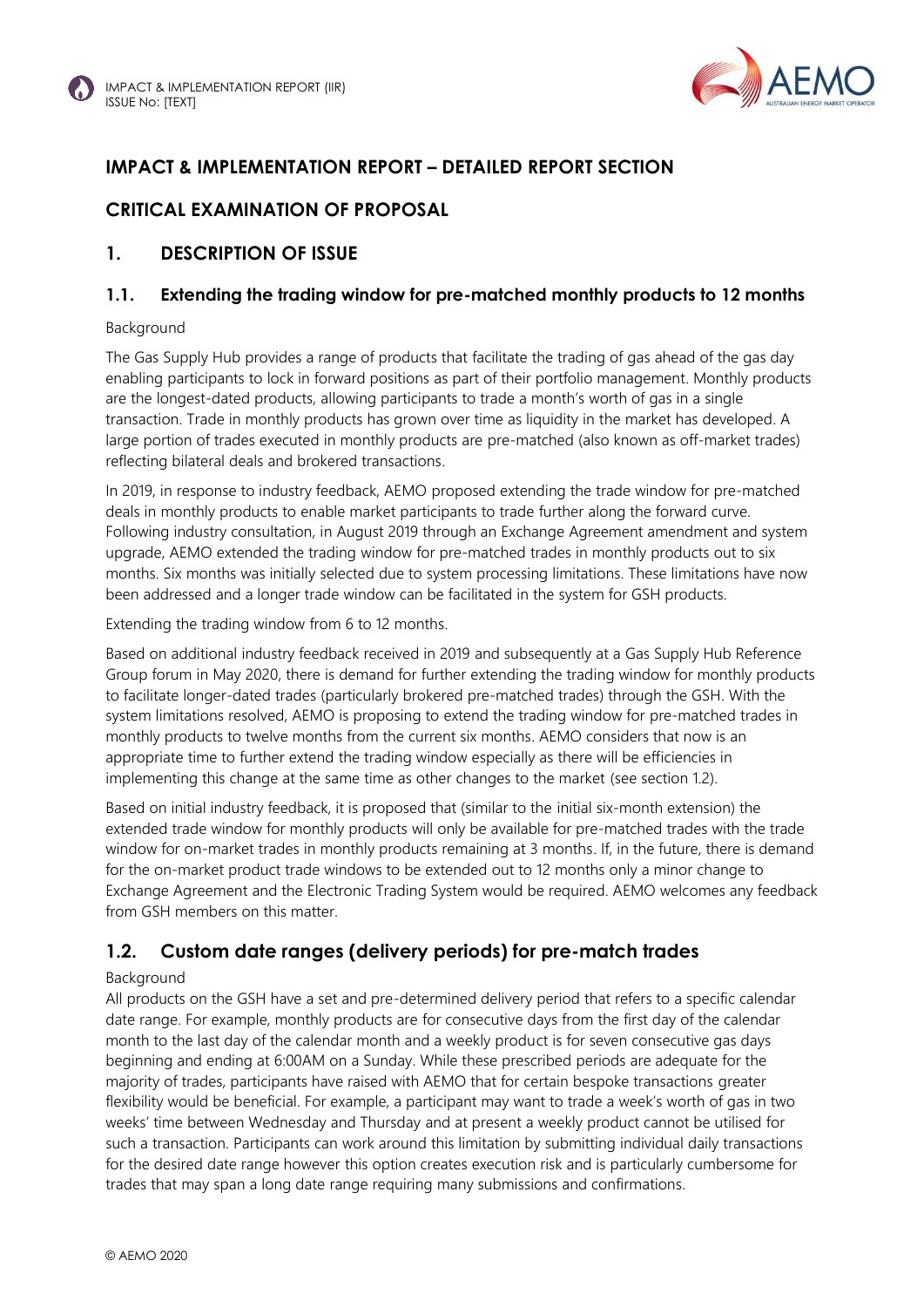

In 2019, in response to industry feedback, AEMO proposed to implement custom delivery periods for prematch trades. Custom delivery periods allow a participant to specify a start date and end date for a trade. The system will then automatically create a product(s) for the participant's specified date range. This change would mean that a participant can execute a pre-matched traded for a custom date through single entry in the electronic trading system.

Proposed solution – custom delivery periods for daily products

AEMO is proposing that a custom delivery period concept be introduced to the GSH. This new functionality would permit participants to specify a bespoke delivery period for a product that does not have to align with the prescribed delivery period in the product's schedule. AEMO is proposing that this new functionality will be enabled for pre-matched trades in daily products at all trading locations. All other rules related to pre-matched transactions will still apply.

To utilise a custom delivery period, the initiating participant for a pre-matched trade will be able to specify a start and end for the delivery period for a daily product. The counter party will confirm the start and end date as part of the standard confirmation process for pre-matched transactions. After submitting (and the counterpart confirming) a custom date range for a pre-matched transaction, the system will execute a trade between the counterparties as a series of daily products for each date included in the date range. This solution should minimise execution risk and prove to be a more convenient means of executing trades for bespoke date ranges than the current arrangements. Except for the custom delivery, all other features and obligations of a daily product will still apply.

To facilitate this change AEMO has had to make minor updates to the Electronic Trading System (ETS). In addition, AEMO will need to amend the Exchange Agreement to create the ability of participants to specify and then execute trades in certain products using the new custom date range feature.

Further detail on how this new functionality is proposed to work please see the slide pack distributed to the Gas Supply Hub Reference Group in May 2020.

#### **2. REFERENCE DOCUMENTATION**

Attachment A

#### **3. OVERVIEW OF CHANGES**

#### **Extending the trade window of monthly products (non-netted and pre-matched trades only).**

Changes to the Exchange Agreement will be made to increase the trade-window for non-netted and prematched trades in monthly products out to twelve months. Specifically, these changes include:

- Updating the product specification for Monthly Physical Gas (Wallumbilla) for pre-matched trade where the Trading Participants have specified that delivery netting is not to apply to extend the trade window to 12 months. This will include monthly products at SEQ.
- Updating the product specification for Monthly Gas (Moomba) for Pre-matched trades to extend the trade window to 12 months.

The exchange trading system will also be updated to permit trades up to 12 months in relevant products.

Please refer to attachment A for the amended drafting.

#### **Permitting custom order ranges for pre-matched trades.**

Changes to Exchange Agreement are required to facilitate this new functionality for orders and trades. Specifically: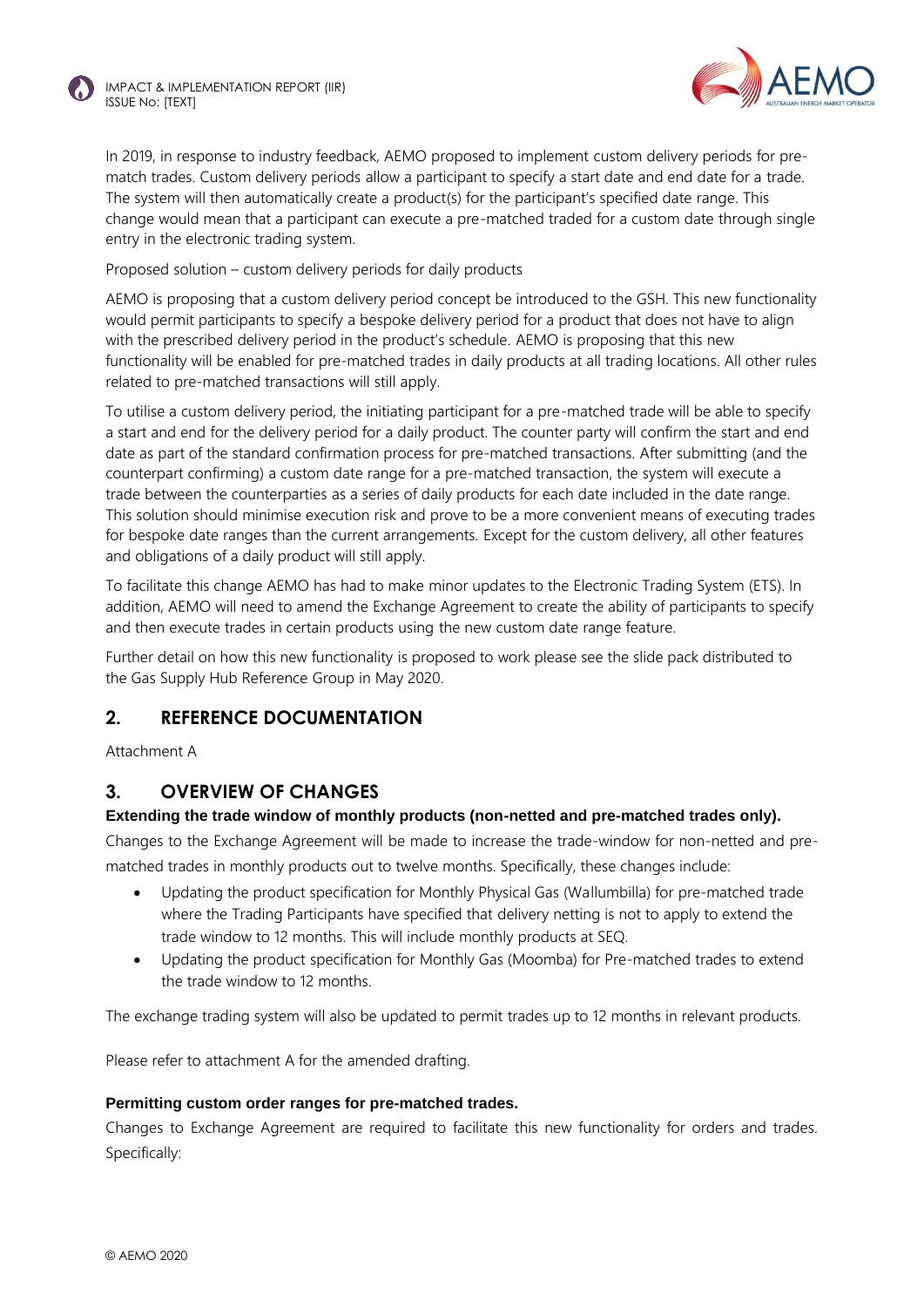



- A new custom delivery period concept (see the description above) has been introduced to the body of the Exchange Agreement. This new clause explains how the custom delivery period functionality works and interacts with the existing set of products. The ability to use custom delivery periods is available on a product by product basis as specified in the relevant product's product specification.
- The daily product specifications for Moomba, Wallumbilla and SEQ have all been changed to permit custom delivery periods for pre-matched and non-netted transactions. Note that other order types and products are not permitted for delivery periods at this point.

The electronic trading system (Trayport) will be upgraded allowing participants to submit a custom date range for permitted products.

Please refer to attachment A for the amended drafting.

#### **4. LIKELY IMPLEMENTATION EFFECTS AND REQUIREMENTS**

AEMO considers that the implementation effects to industry are minor in nature. The new functionality for both custom delivery periods and extended monthly products do not require a change to participant systems or reports. Participants who wish to utilise either feature may need to update their internal business processes.

## **5. OVERALL COST AND BENEFITS**

The implementation costs of these changes are minor and AEMO expects no increase to ongoing GSH costs resulting from these changes. Based on industry feedback AEMO considers that these enhancements will deliver the following benefits:

- Extended monthly products out to 12 months will facilitate greater forward trading of gas by participants aiding with risk and portfolio management.
- Custom delivery periods will facilitate additional pre-matched transactions through Gas Supply Hub that might otherwise be transacted bilaterally and outside of the market.

Use of the Gas Supply Hub and these new features is voluntary, and participants are able to undertake their own assessment of whether the benefits of participation outweigh any cost to their organisation.

#### **6. MAGNITUDE OF THE CHANGES**

AEMO considers these changes are of a minor magnitude. The proposed changes require material but minor changes to the Exchange Agreement and market systems. AEMO considers that impact on industry participants is not material.

## **7. AEMO'S PRELIMINARY ASSESSMENT OF THE PROPOSAL'S COMPLIANCE WITH SECTION 135EB:**

In accordance with NGR rule 135EB and NGR rule 540, AEMO is satisfied that the proposed changes will contribute to the National Gas Objective as they:

- are likely to result in additional volumes of gas being transacted through the Gas Supply Hub improving information transparency and promoting the efficient operation of the gas market.
- are likely to improve the ability for participants to transact in the market at a lower cost compared to current arrangements.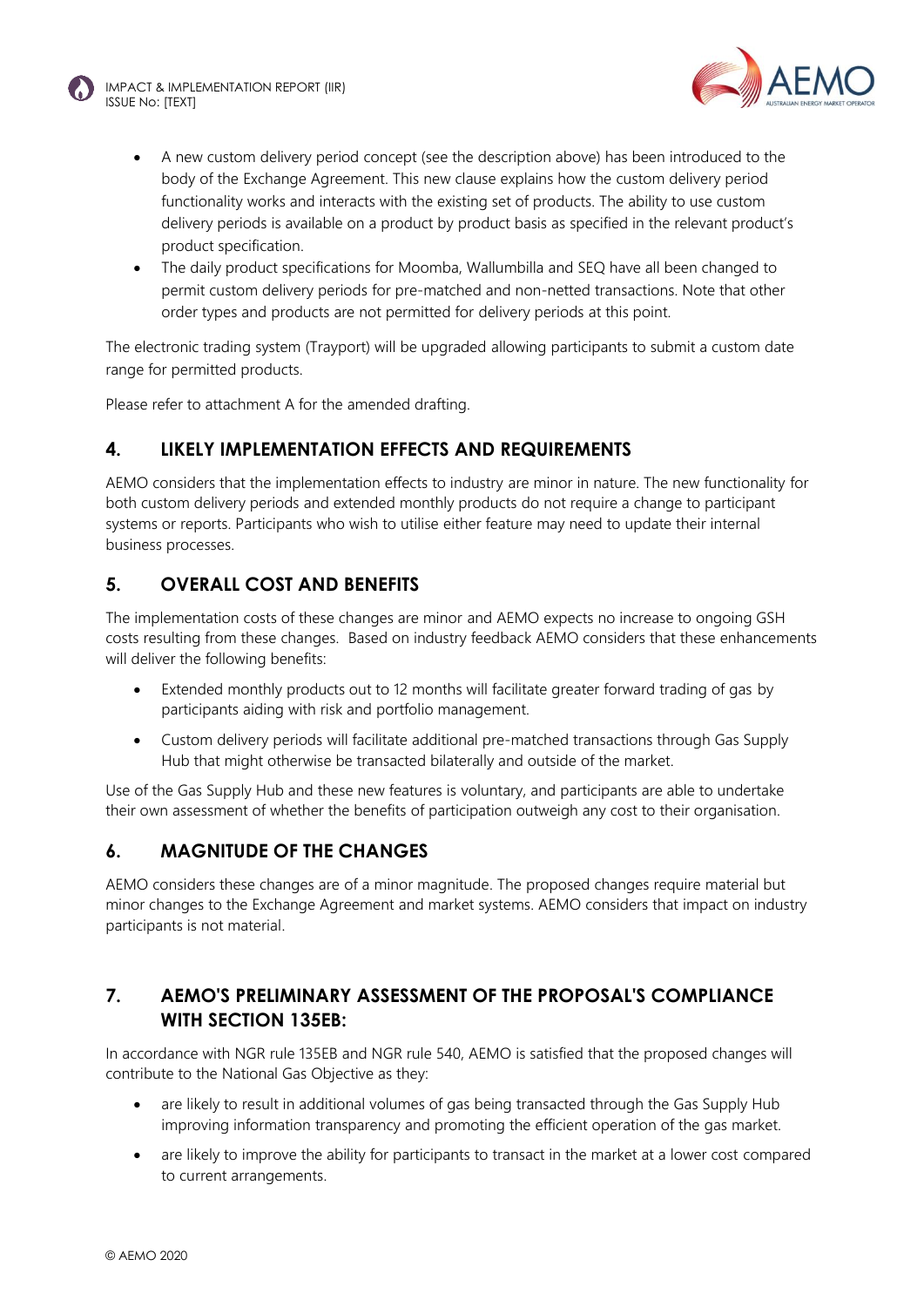



- aid risk and portfolio management through the ability to trade gas out 12 months.
- are not costly to implement.

# **8. CONSULTATION FORUM OUTCOMES**

AEMO raised both changes at an industry forum September 2019 and a subsequent forum in May 2020. AEMO received supportive feedback for both proposed changes from industry participants. No material concerns were raised.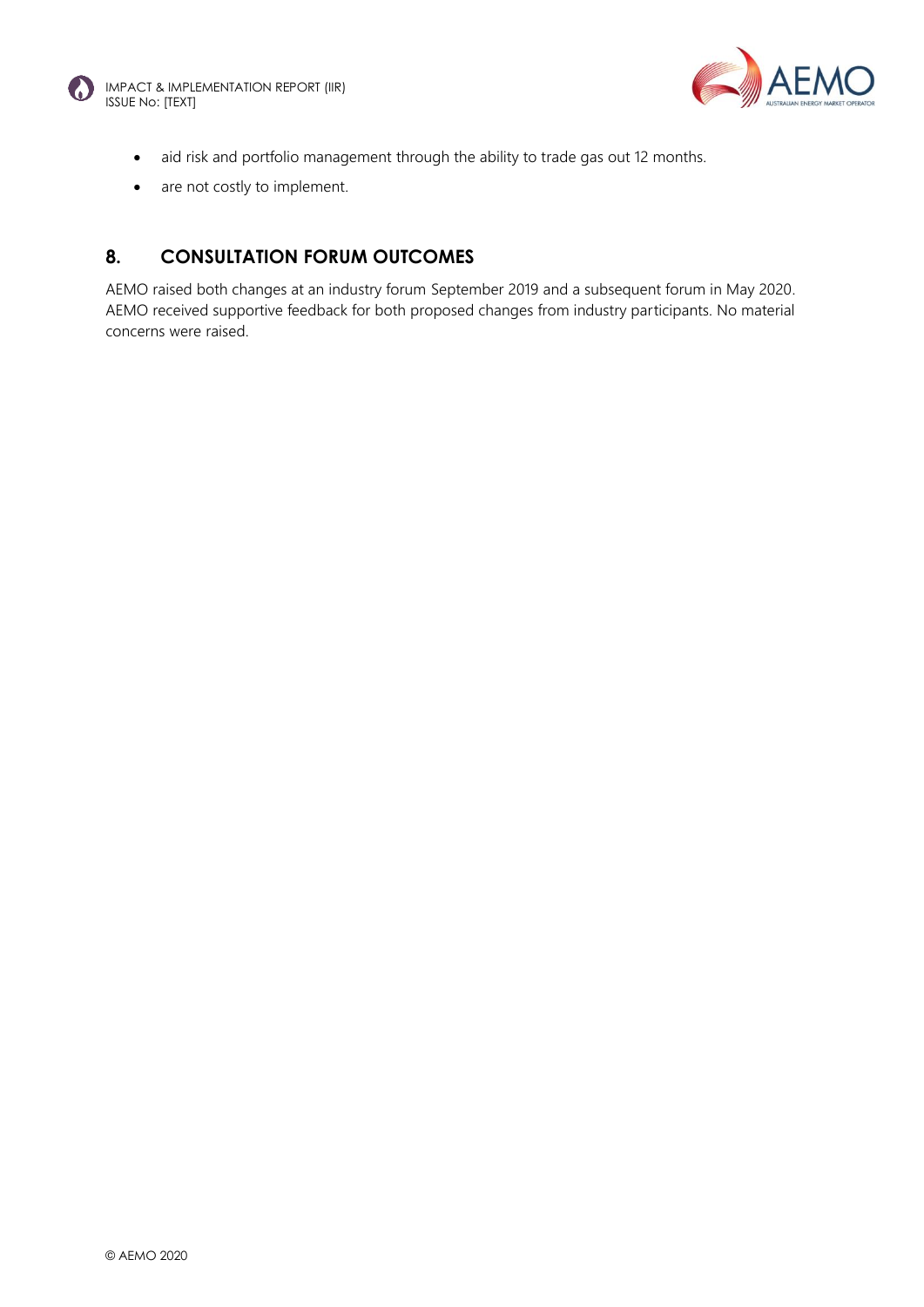

# **IMPACT & IMPLEMENTATION REPORT – RECOMMENDATION(S)**

## **9. SHOULD THE PROPOSED PROCEDURES BE MADE)?**

AEMO recommends that the proposed amendments to the Gas Supply Hub Exchange Agreement are made.

#### **10. PROPOSED TIMELINES**

AEMO is proposing an implementation date of September 14 for the GSH Exchange Agreement changes. AEMO will provide market participants with 15 business days' notice prior to commencement.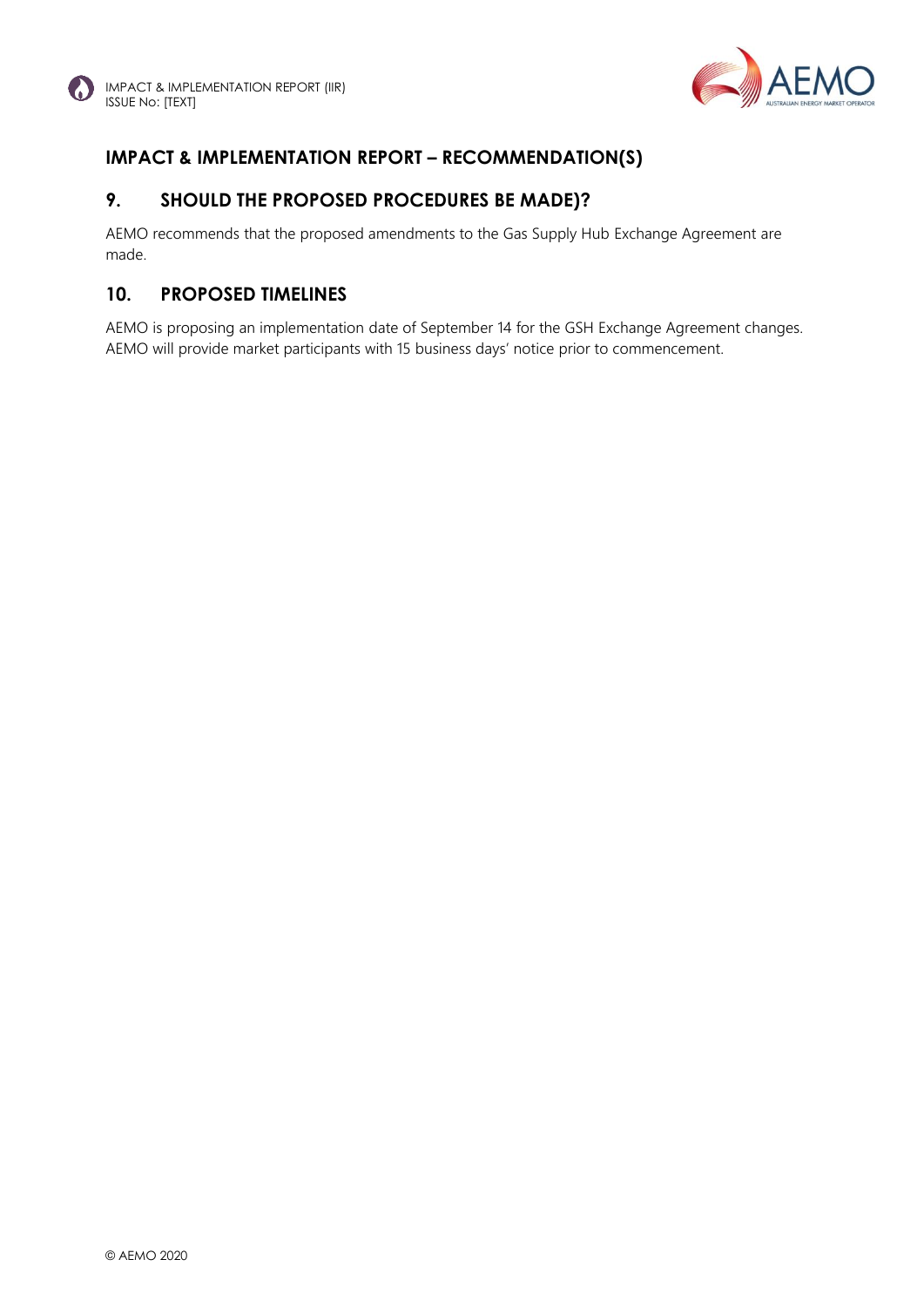



# **ATTACHMENT A – DOCUMENTATION CHANGES (SEE SECTION 3)**

Blue represents additions Red and strikeout represents deletions – Marked up changes.

#### Clause 12.1 – definitions

| Term                          | Definition                                                                                                                                                                                                                                                                                                                                                                                 |
|-------------------------------|--------------------------------------------------------------------------------------------------------------------------------------------------------------------------------------------------------------------------------------------------------------------------------------------------------------------------------------------------------------------------------------------|
| Delivery period               | For Physical Gas, the period over which the<br>delivery of the Commodity is to take place, as<br>specified in the Order or, for a Pre-matched Trade<br>or Broker Pre-matched Trade, as specified in the<br>details submitted and confirmed for the Pre-<br>matched Trade or Broker Pre-matched Trade and<br>includes a Custom Delivery Period. For Physical<br>Capacity, the Service Term. |
| <b>Custom Delivery Period</b> | See clause 13.8                                                                                                                                                                                                                                                                                                                                                                            |

#### New clause 13.8 – Custom delivery periods

(a) Subject to clause 13.8(b), if permitted in the Product Specification for a particular Product, when submitting the details of a Pre-matched Trade under clause 13.2 or a Broker Pre-matched Trade under clause 13.3, a Trading Participant or a Broker Participant (as applicable) may submit a Delivery Period for that Product in the Trading System that is different from the Delivery Period specified in the Product Specification for that Product, known as a Custom Delivery Period.

(b) To submit a Custom Delivery Period, at the time of submitting the details of a Pre-matched Trade or Broker Pre-matched Trade, the Trading Participant or Broker Participant (as applicable) submitting the Prematched Trade or Broker Pre-matched Trade (as applicable) must specify a start date and end date for the Delivery Period that is consistent with the requirements in the relevant Product Specification.

(c) If a Trading Participant or a Broker Participant has submitted a Custom Delivery Period, confirmation of that Pre-matched Trade or the Broker Pre-matched Trade by a second Trading Participant in accordance with clause 13.2 (in relation to a Pre-matched Trade) or a Broker Participant or a Trading Participant accordance with clause 13.3 (in relation to a Broker Pre-matched Trade) constitutes agreement to that Custom Delivery Period between the Trading Participants (in relation to the Pre-matched Trade) or the Broker Participant and Trading Participant (in relation to the Broker Pre-matched Trade) for that Prematched Trade or Broker Pre-matched Trade (as applicable).

(d) Where a Custom Delivery Period applies to a Transaction:

- (i) notwithstanding the Delivery Period specified in the applicable Product Specification, the Delivery Period for the Transaction will be from the start date to the end date (inclusive) as specified by the Trading Participant or Broker Participant at the time of submitting the Pre-matched Trade or Broker Pre-matched Trade (as applicable); and
- (ii) all other terms of the Transaction will be determined in accordance with clause 13.2 for a Pre-matched Trade and clause 13.3 for a Broker Pre-matched Trade and in the relevant Product Specification for that Transaction.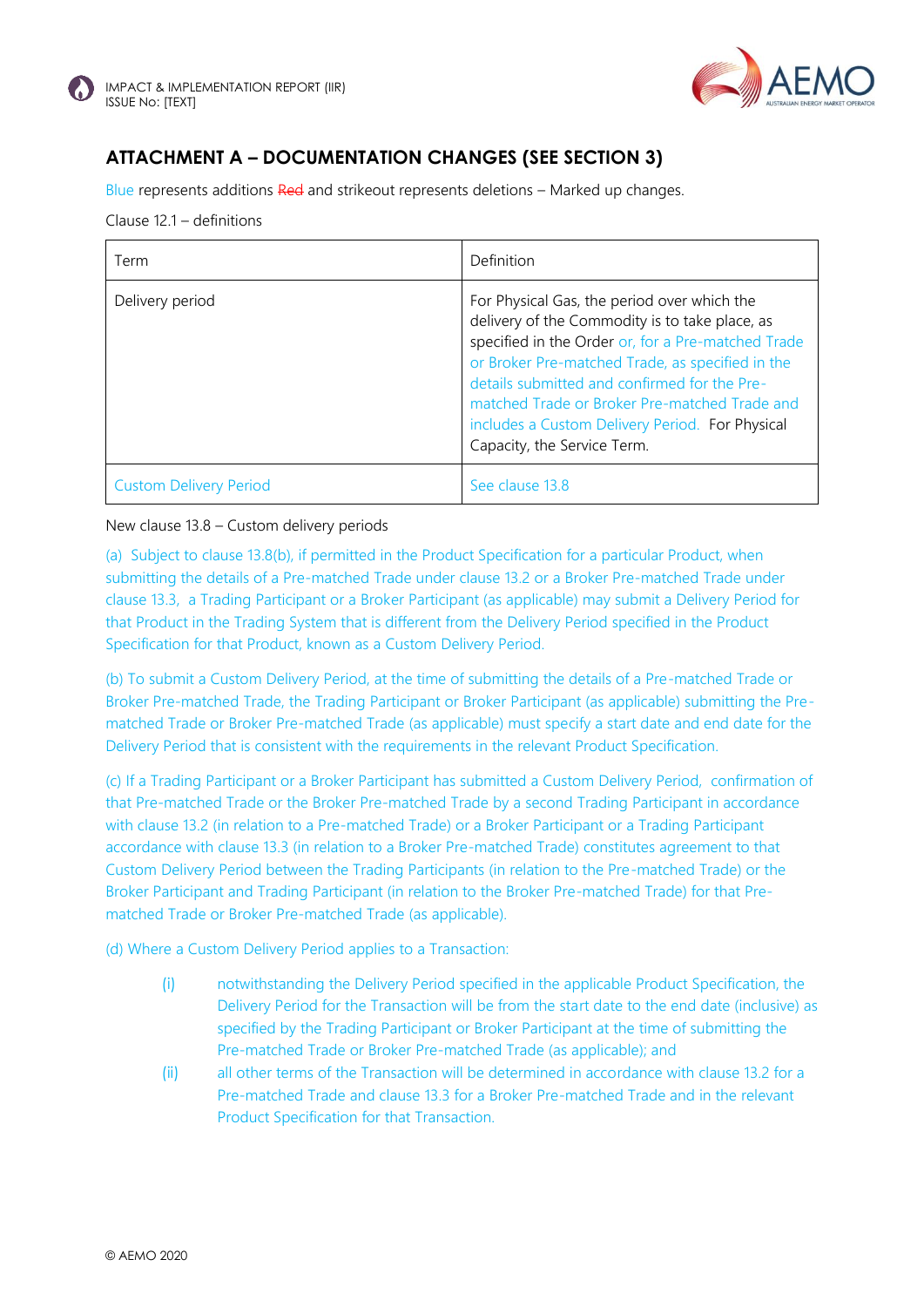



## Custom delivery periods permitted

| Schedule #                              | <b>Custom Delivery Period</b>                                                                                                                                                                                                                                                                                                                                                                                                                                                                                                                                                                                            |
|-----------------------------------------|--------------------------------------------------------------------------------------------------------------------------------------------------------------------------------------------------------------------------------------------------------------------------------------------------------------------------------------------------------------------------------------------------------------------------------------------------------------------------------------------------------------------------------------------------------------------------------------------------------------------------|
| Schedule 9: Daily Gas<br>(Moomba)       | Permitted.<br>A Trading Participant or Broker Participant may specify a Custom Delivery Period (see clause 13.8).<br>The Custom Delivery Period is for consecutive gas days from the start date (inclusive) to the end<br>date (inclusive) as submitted and confirmed for the Pre-matched Trade or Broker Pre-matched<br>Trade. The end date for the Custom Delivery Period must not be greater than 364 calendar days<br>from the date on which the Trading Participant or Broker Participant (as applicable) confirm the<br>details of the of the Pre-matched Trade or Broker Pre-matched Trade in the Trading System. |
| Schedule 22: Daily Gas<br>(Wallumbilla) | Permitted.<br>A Trading Participant or Broker Participant may specify a Custom Delivery Period (see clause 13.8).<br>The Custom Delivery Period is for consecutive gas days from the start date (inclusive) to the end<br>date (inclusive) as submitted and confirmed for the Pre-matched Trade or Broker Pre-matched<br>Trade. The end date for the Custom Delivery Period must not be greater than 364 calendar days<br>from the date on which the Trading Participant or Broker Participant (as applicable) confirm the<br>details of the of the Pre-matched Trade or Broker Pre-matched Trade in the Trading System. |

Custom delivery periods not permitted

| Schedule(s) $#$                                      | <b>Custom Delivery Period</b> |
|------------------------------------------------------|-------------------------------|
| Schedule 12: Weekly Gas (Moomba)                     | Not permitted                 |
| Schedule 13: Monthly Gas (Moomba)                    |                               |
| Schedule 20: Monthly Gas (Wallumbilla)               |                               |
| Schedule 21: Weekly Gas (Wallumbilla)                |                               |
| Schedule 23: Day-Ahead Netted Gas (Wallumbilla)      |                               |
| Schedule: 24: Day-Ahead Non-Netted Gas (Wallumbilla) |                               |
| Schedule: 25: On-the-day Gas (Wallumbilla)           |                               |
| Schedule 26: Day-Ahead Netted Gas (Moomba)           |                               |
| Schedule: 27: Day-Ahead Non-Netted Gas (Moomba)      |                               |
| Schedule 28: On-the-day Gas (Moomba)                 |                               |
|                                                      |                               |
|                                                      |                               |
|                                                      |                               |